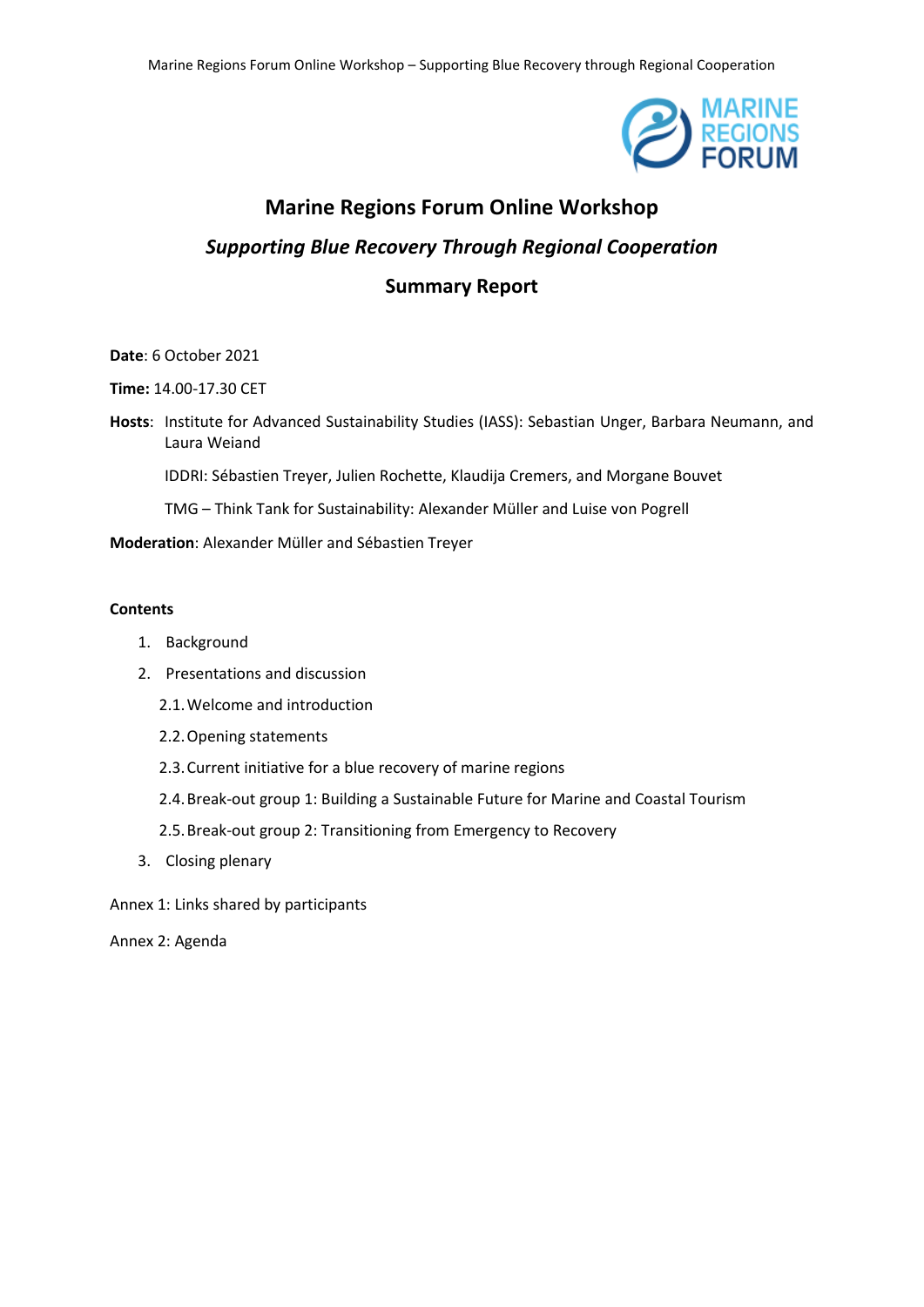

# **1. Background**

The COVID-19 pandemic has impacted millions of people, causing significant loss of human life and unprecedented economic and social disruption. The ocean community, and especially those who depend upon marine resources for their livelihoods, have been affected and the various consequences of the crisis are still being felt by many of them. Around the world, States and intergovernmental organisations have launched emergency and recovery plans. Many stakeholders have called for these plans to include provisions for the ocean, to take advantage of its enormous contribution to sustainable development pathways. Have these calls been heard in the different marine regions? To what extent do COVID-19 responses build on a sustainable blue recovery? How sustainable are the ocean-related actions for recovery, especially those promoted at the regional level? What is the role of regional actors and organisations in facilitating cooperative responses?

The aim of this workshop was to explore possible pathways for a sustainable blue recovery from COVID-19. It brought together actors from different marine regions to (i) discuss existing initiatives for a blue recovery of marine regions; (ii) assess the sustainability of such initiatives and (iii) explore options for regions to transition from emergency measures to sustainable recovery plans.

The online workshop built on the [Marine Regions Forum 2019](https://www.prog-ocean.org/marine-regions-forum/conferences/conference-2019/) and the [January 2021 online workshop](https://www.prog-ocean.org/marine-regions-forum/2020/11/26/online-workshop-on-ocean-governance-and-covid-19-building-resilience-for-marine-regions/) "Ocean governance and COVID-19 – Building resilience for marine regions". It was organised by the Institute for Advanced Sustainability Studies (IASS), the Institute for Sustainable Development and International Relations (IDDRI), and TMG Think Tank for Sustainability (TMG), together with the Swedish Ministry of the Environment, the European Commission and the United Nations Environment Programme (UNEP).

# **2. Presentations and discussions**

# **2.1. Welcome and introduction**

The workshop was opened by the moderators, **Sébastien Treyer,** IDDRI and **Alexander Müller,** TMG – Think Tank for Sustainability.

**Sébastien Treyer** welcomed the participants and presented the Marine Regions Forum. He introduced the workshop by first pointing at the increasing discussions on the importance of the ocean in recovery initiatives through the blue economy. This raised question on the alignment of such recovery initiatives with sustainability objectives, including the 2030 Agenda for Sustainable Development. What is the role of regional actors and organisations in such recovery initiatives and in facilitating cooperative responses and how should they be positioned?

**Alexander Müller** continued the introduction by mentioning that the Marine Regions Forum was established to bring actors, stakeholders, and sectors together across and within marine regions to facilitate integrated ocean governance approaches. The reason of this workshop is to gather participants' experiences in recovery from the COVID-19 pandemic, and to build dialogue to support global and regional processes. What recommendations can be provided between the national, regional, and particularly the global level to tackle the challenges ahead of us?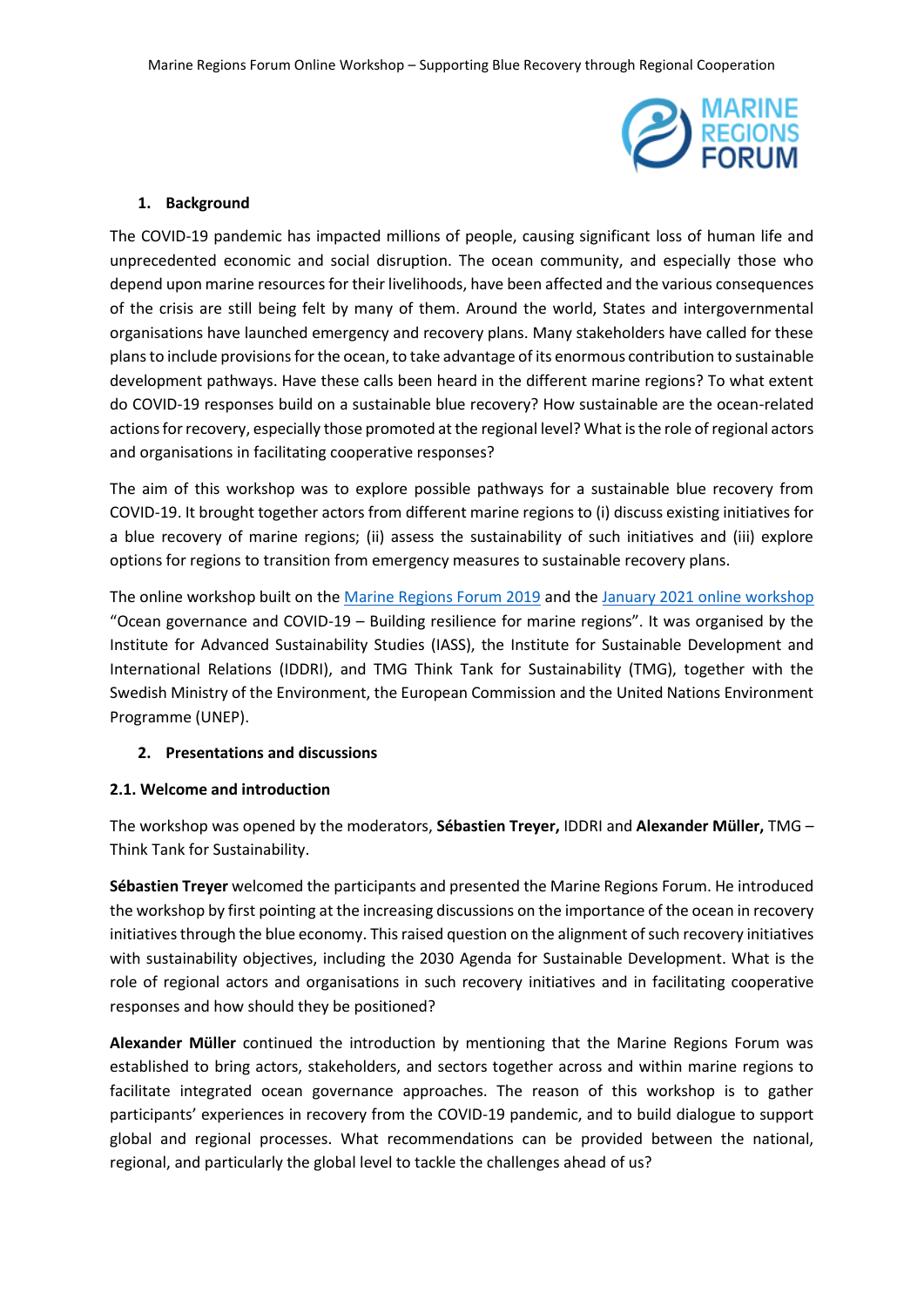

#### **2.2. Opening statements**

**Raphaël Goulet**, **European Commission, Directorate-General for Maritime Affaires and Fisheries (DG MARE)** provided introductory remarks. He stated that the regional approach is essential in developing a coherent policy framework for recovery, and regional cooperation is considered as a red thread in the EU ocean governance strategies. It is recognised that sea basin strategies provide a good example of best practices in bringing added value to coordinated goals and policy implementation, bringing together different stakeholders, and effectively translating ambition into action. With reference to tourism as one of the key maritime sectors severely hit by the pandemic, he highlighted the need to develop appropriate economic and governance responses.

**Catarina Hedar**, **Swedish Agency of Water and Marine Management (SwAM)** continued the introduction by highlighting the role of Sweden in regional cooperation. The government of Sweden is a frontrunner in regional ocean governance, with an active role in United Nations Regional Seas Programmes and regional sectoral organisations such as the Convention for the Protection of the Marine Environment of the North-East Atlantic (OSPAR), the Baltic Marine Environment Protection Commission (HELCOM), and the Commission for the Conservation of Antarctic Marine Living Resources (CCAMLR). The government of Sweden also closely collaborates with the Western Indian Ocean Marine Science Association (WIOMSA) and the Nairobi Convention in the Western Indian Ocean region. Regional actors can play a vital role in blue recovery, and multi-stakeholder platforms such as the Marine Regions Forum are very important in building dialogue and exchange. She concluded by saying that the discussions of this workshop are opportune with COP26 UN Climate Change Conference in Glasgow, the UN Environmental Assembly 5.2, and the UN Ocean Decade.

### **2.3. Current initiatives for a blue recovery of marine regions**

**Olivier Auguin**, **European Office, Secretariat of the Pacific Community (SPC),** gave an overview of the current situation in the Pacific. He stated that although recovery plans are being made, many states especially in the Pacific are still in a state of emergency. Mr. Augin drew lessons learnt from the Pacific context, where regional challenges were aggravated by the COVID-19 crisis: the access to quality health services is limited, tourism is a risk for small-island populations due to the movement of the virus, and there has been a significant impact on mental health and domestic violence. He then pointed to the important structural constraints in the Pacific, such as the geographic remoteness and associated dependence on foreign investment, the relative absence of the private sector, as well as other ongoing crises faced in the region such as the consequences of climate change. The COVID-19 pandemic has also seen a shift in perspectives, as the population is more aware of their reliance on ocean ecosystems for livelihoods and of the need of protecting them. In terms of recovery, the regional approach is highly important for the Pacific due to the small size of the countries and other structural constraints mentioned above. Mr. Auguin concluded by mentioning the importance of sufficient and long-term financial means for adequate and effective recovery plans.

**Karen Sack**, **Ocean Unite**, continued by emphasising the question of investment. Finance needs to enable blue acceleration without increasing harm; governments spending addressing COVID-19 impacts should balance economic growth and the environment. As coastal communities have been hit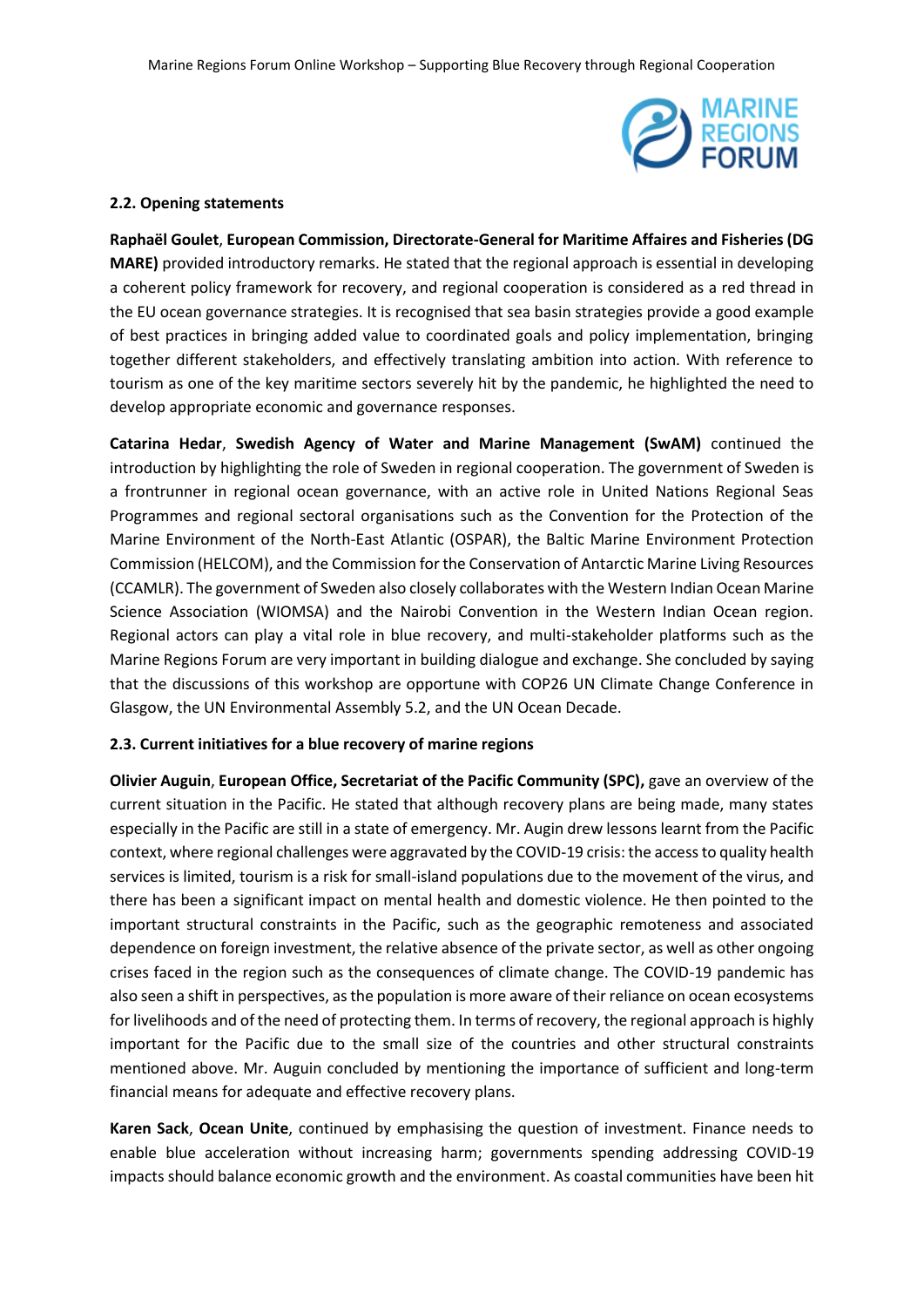

particularly hard by the pandemic, it is essential to consider gender disparity in recovery initiatives and to find financial tools to bring such communities out of debt, and thereby, building resilience. How can we invest in nature-based solutions and empower local communities in doing so? Referring to the OECD report, Karen Sacks pointed out that the international community has been extending official development assistance (ODA) to help SIDS tackle the COVID-19 crisis. Multilateral institutions have provided less than two billion US dollar in development aids for in small island developing states (SIDS) in 2020, which is very low, considering it is essential to build resilience in these communities and that they are among the worst hit developing economies in economic and fiscal terms. While international development cooperation efforts to support sustainable ocean economies are increasing, ODA to promote sustainable ocean economies only accounts for less than 1% of global ODA. Regions can play a critical role if recovery and sustainability are aligned. She ended her introductory remarks by mentioning that one of the biggest issues for private sector finance is that projects directed towards ocean governance and marine conservation are too often small. Regional cooperation and transboundary efforts could be leveraged to increase the potential for projects to be combined and supported.

Panel discussion:

# **Olivier Auguin**, **SPC**

Olivier Auguin acknowledged that the question of investment and financing is important but that the question of human capacity cannot be overlooked. In the Pacific region alone, there is not enough human capacity to set up projects.

# **Piera Tortora**, **OECD Sustainable Ocean for All**

Piera Tortora presented the work of the OECD on the current initiatives for a blue recovery of marine regions. The organisation launched the Sustainable Ocean for All initiative, to enhance recovery in small island developing states and other developing countries. As part of this, they are tracking official development assistance (ODA) spending, to see how much goes into the ocean economy and how much into restoring the ocean. There has been an increase of initiatives around the blue economy in recent years, with demands of developing countries for investments in this field. Together with the World Economic Forum and Friends of Ocean Action, the OECD is implementing "Blue Recovery Hubs" which brings together expertise from across these three institutions to support developing countries develop recovery plans that can leverage ocean economy sectors sustainably and enhance the conservation and sustainable use of ocean resources. The first Blue Recovery Hub will be launched in October in Fiji, with financial support from the UK.

**Alexander Müller** concluded this session by saying that the crisis is not over, and that as regions are facing multiple crises, investments should take the multitude of crises into account, such as both climate change and COVID-19, into account.

# **2.4. Break-out group 1: Building a Sustainable Future for Marine and Coastal Tourism**

Session hosts: **Julien Rochette**, **IDDRI** and **Jérémie Fosse**, **Eco-Union**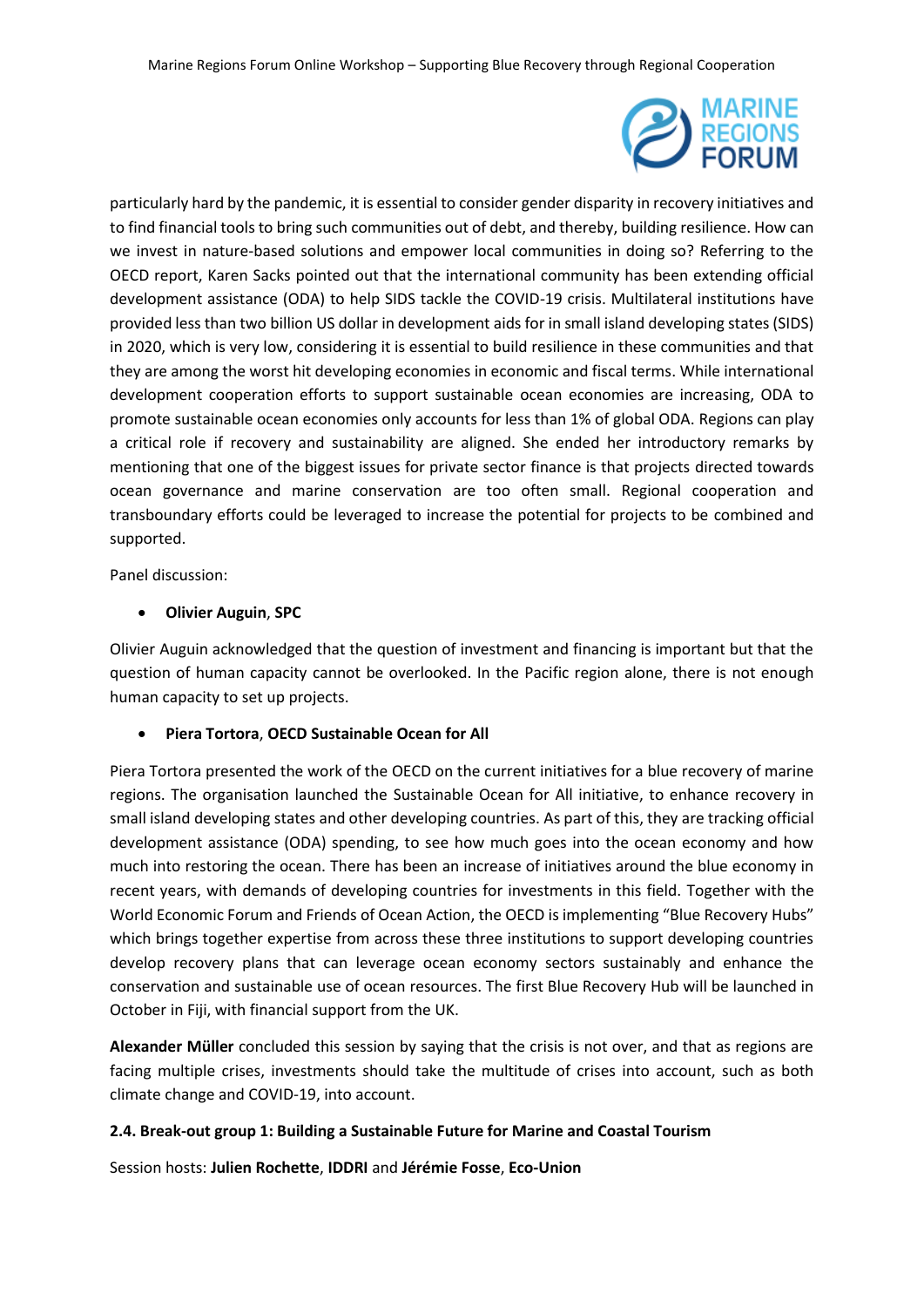

#### Input statement by **Helena Rey**, UNEP.

The questions discussed in this session include:

- What should tomorrow's marine tourism look like?
	- o What are the conditions for upscaling sustainable tourism practices?
	- o How can States and regional organisations support the diversification of national economies strongly dependent on tourism revenues? How to incentivize sustainable investments in blue tourism?
- What role can regional cooperation play in promoting new models?

Key messages that emerged from the discussions:

- The COVID-19 pandemic had severe negative impacts on tourism, including on employment; suspension of funding for the management of marine protected areas (MPAs) and an associated increase in illegal activities within the latter due to less monitoring, control and surveillance; disruption of supply chains; effects on health and an increase of single use plastics. On the other hand, temporary reduction of carbon emissions, a decrease of overall pollution, and the digitalisation of the supply chains. The pandemic highlighted the dependency and fragility of international tourism;
- Pathways towards recovery are very heterogeneous. There are important differences in recovery between countries and regions, with some countries with weak economies unable to promote more sustainable tourism practices;
- Opportunities for "building back better" in the tourism sector are multiple: promoting smallscale and community-based tourism, increasing domestic tourism when possible and for the industry to build a relationship based on trust with local communities. There are, however, important challenges ahead, such as addressing a lack of capacity (both technical and financial), weak infrastructures, the lack of monitoring and data analysis of tourism activities, and the overall ecological footprint of the industry;
- There is a need to align the tourism industry with the global sustainable development agendas, including sustainable development goals (SDGs), biodiversity conservation targets, the Paris Agreement and gender, social equity, and youth agendas. Climate resilience needs to be included in recovery strategies. Government policies generally seem to lack progressive tourism narratives;
- The design and implementation of recovery plans needs to be carefully monitored. Supporting the development of local observatories and local governance fora to assess the environmental and socio-economic impacts of tourism could support the tracking of such plans;
- More regional cooperation around coastal and marine tourism is needed. Although regional economic communities can provide a space for regional cooperation, the fact that the sector is nationally governed by ministries of economy and development rather than environment and social ministries makes it challenging. Regional institutions, with adequate funding and a clear mandate can perform well for tourism recovery;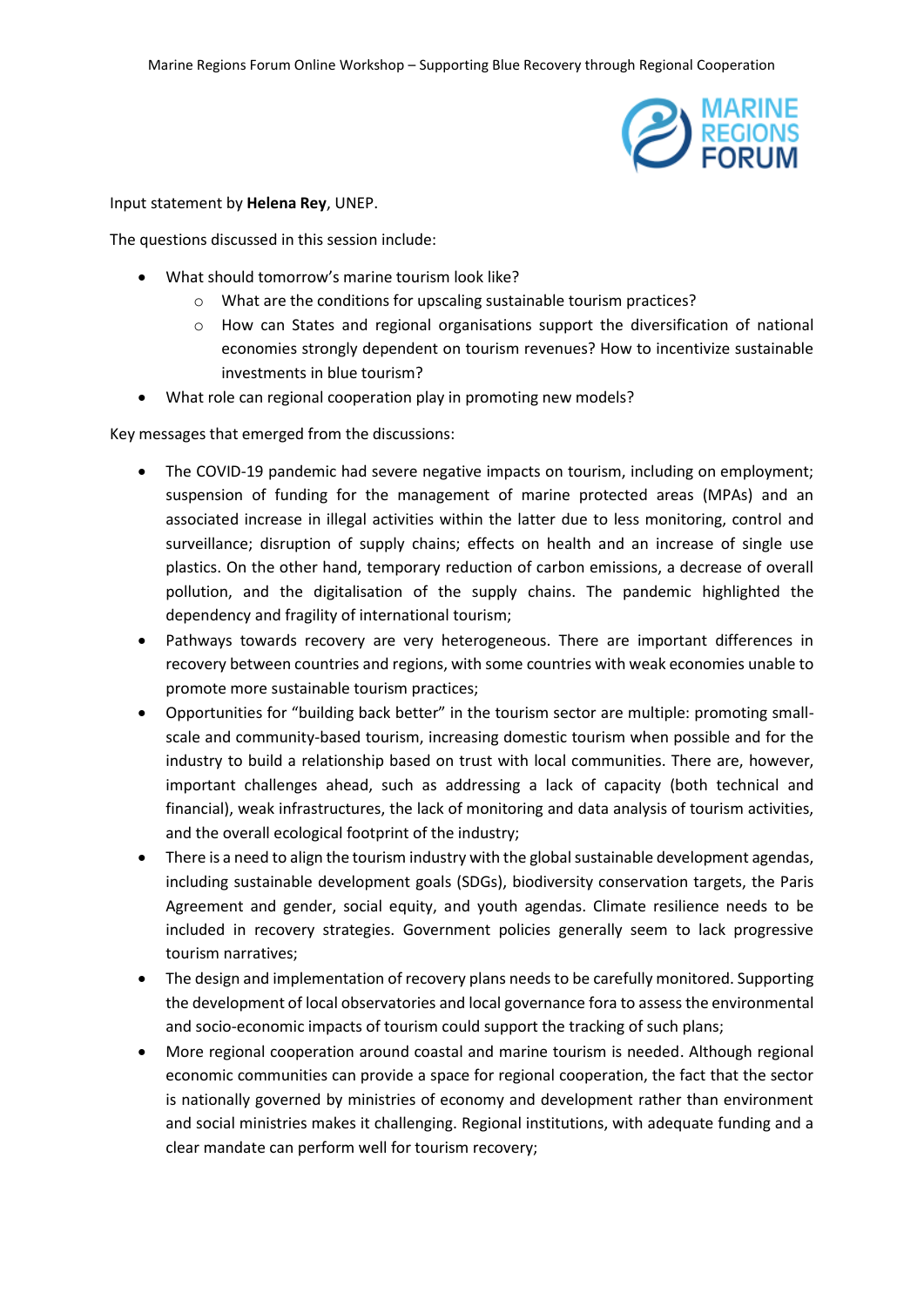

- Large corporations, civil society and funders need to be included in the dialogue about recovery, which should not be left solely to governments. In that regard, multi-stakeholders platforms are needed to drive change;
- Lastly, cooperation and coordination amongst donors would help increase impacts on the ground.

## **2.5. Break-out group 2: Transitioning from Emergency to Recovery**

**Session co-hosts:** Sebastian Unger (IASS) and Takehiro Nakamura (UNEP).

During this breakout group, three questions were explored by the participants:

- 1. What are the impacts of the COVID-19 pandemic and what role can marine regions play in addressing the challenges?
- 2. What actions in response to the COVID-19 pandemic have the potential to maximise cobenefits/create synergies for multiple sustainability objectives (e.g., improved livelihoods, biodiversity, and ocean health) in marine regions?
- 3. What are sustainable pathways and strategies for marine regions to strengthen their resilience and lower their vulnerabilities against possible future shocks?

**David Obura** provided an introductory statement to the breakout group pertaining to what impacts the COVID-19 pandemic has had on the ocean and coastlines, regarding the socio-ecological systems as well as how these can be addressed by coordinated regional action. It was highlighted that different scales (biological and ecological) should be understood to address challenges faced in the natureclimate-people nexus. In this regard, the One Health approach can provide a framework; however, this should be placed in a local or national context for it to have a transformative potential. Regional processes can assist the nexus approach and facilitate a better understanding place-based naturehuman connections. It was further highlighted that nature-based solutions should be prioritized in shared spaces, rather than in isolated spaces to foster co-benefits for local populations which depend on intact and resilient ecosystems, from fisheries to farming. It was further stated that interventions implemented to curb the spread of the COVID-19 pandemic should be made with the consideration of not having unintended negative impacts on the ecological or social systems. The Sustainable Development Goals (SDGs) can provide a suitable overarching approach in this regard in that achieving one SDG target or goal, no harm or compromise is caused on another SDG. It was stressed that the global goals, such as the Paris Agreement and decisions made at the Conference of Parties (COPs), can only be achieved through local action, and the regional level can enable national action to move forward.

During the discussion on question 1, participants exchanged on the following:

- When considering recovery plans, scale matters and approaches should be tailored. Participants shared that some states are focusing on national recovery to rebuild their ocean sectors (e.g., coastal tourism) and that the benefits of regional cooperation for recovery are not well understood or articulated.
- Benefits of the regional level include their ability to act as intermediaries between large scale investments and local projects and help frame and shape requests to donors. The regional level could also bring in investment and coordinate these such as to avoid dis-investments of processes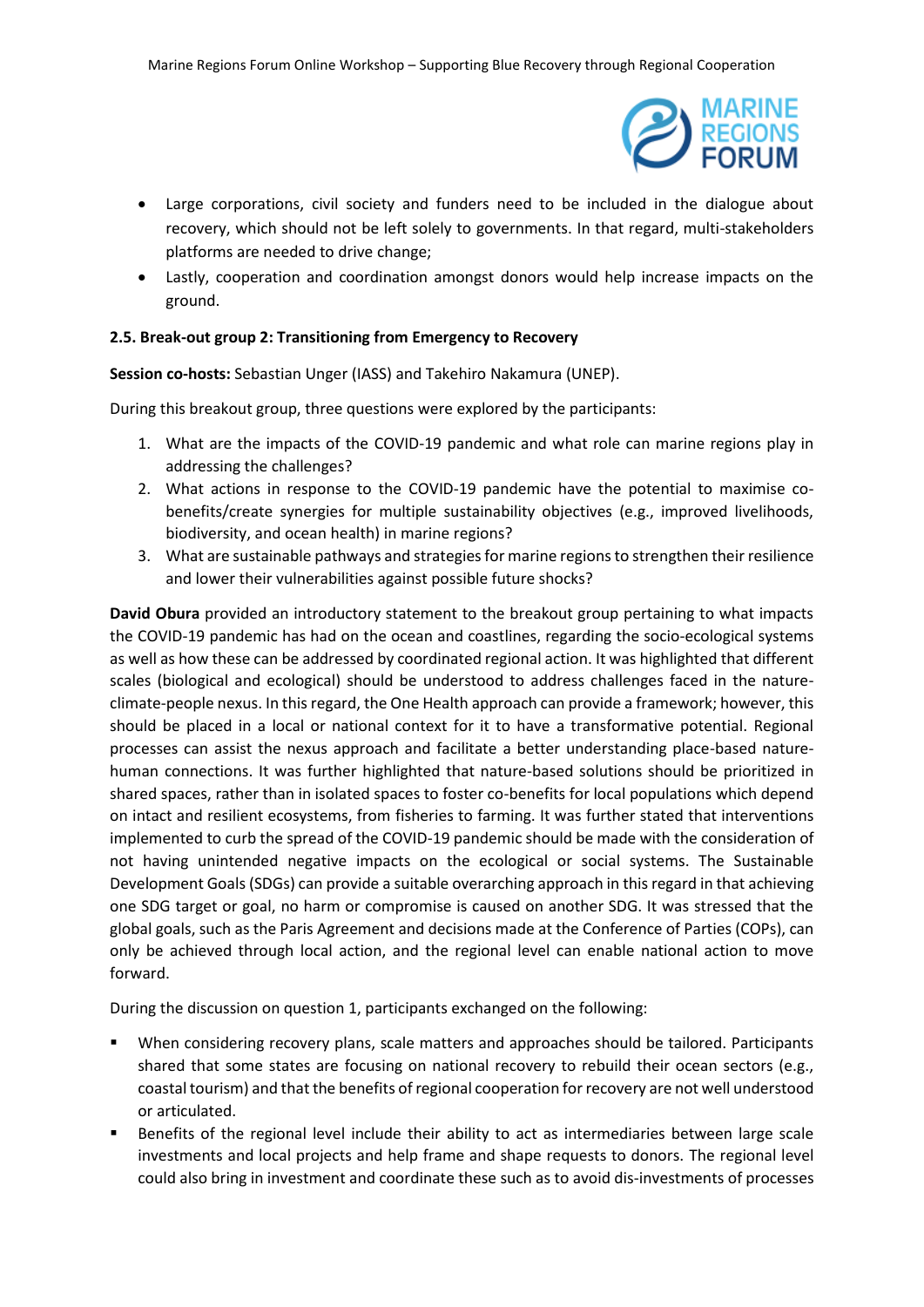

that facilitate a transformation towards sustainability. Despite its benefits, regional cooperation still encounters difficulties. The impacts of the pandemic as well as the regulations put in place to curb the spread differ between states making it difficult to find holistic solutions that simultaneously consider the internal diversities of regions and their specific needs and conditions.

On question 2, the participants discussed the following topics:

- To address more than one sustainability objective, a multi-national as well as a cross-sectoral approach is needed. Many countries however lack funding and multi-stakeholder engagement capacities. Inclusive and open spaces are needed where different actors can meet, exchange, and learn from each other while blue recovery roadmaps or toolboxes for individual regions could also be designed as part of such a space. It is further important for the regional level to deliver on coordinated action for states to recognize the value of the regional level.
- Context, good standards, and examples around nature-based solutions should be presented to countries that are not yet progressing. Synergetic approaches through natural capital and economy could help to convince States of the importance of regional level action. Further, indicators beyond GDP are needed to assess action on blue recovery.
- It is important to remember that many marine regions, and Small Island Developing States (SIDS) in particular, are still in the emergency phase and may not have to capacity to transition toward recovery yet.

On question 3, the participants exchanged on the following:

 Climatic factors influence the emergence and reemergence of infectious diseases, in addition to multiple human, biological, and ecological determinants. To decrease vulnerability, regional risk assessments should be conducted as well as by designing adequate national and regional responses to those risks. Although the impacts of shocks like the COVID-19 pandemic can be best assessed on the regional scale, the full backing and "go ahead" on the national level is needed to move forward with the engagement of measures. Effective regional coordination can help channeling resources and building up the local assets (healthy ecosystems, stable economic activities, social and governance capital) so that marine regions are able to actively withstand future shocks. Ecosystem restoration can be a pathway to community-led ecosystem-based adaptation. Lastly, novel financial coordination mechanisms should be explored and implemented, such as blending ODA and public-private sector investments.

# **Annex: Links shared by participants**

- Paper on multinational coordination for conservation of marine species: [Multinational](https://onlinelibrary.wiley.com/doi/full/10.1111/gcb.15844)  [coordination required for conservation of over 90% of marine species -](https://onlinelibrary.wiley.com/doi/full/10.1111/gcb.15844) Roberson - 2021 - Global Change Biology - [Wiley Online Library](https://onlinelibrary.wiley.com/doi/full/10.1111/gcb.15844)
- Paper on the integration of biodiversity targets from local to global levels: Paper access links | [CORDIO \(cordioea.net\)](https://cordioea.net/shared-earth-shared-ocean/paper/)
- **Pacific-European Union Marine Partnership (PEUMP) programme website: [Home | PEUMP](https://peump.dev/)**
- ESCAP led project "Closing the Loop" addressing the global issue of plastic waste: [Closing the Loop](https://www.unescap.org/projects/ctl)  [| ESCAP \(unescap.org\)](https://www.unescap.org/projects/ctl)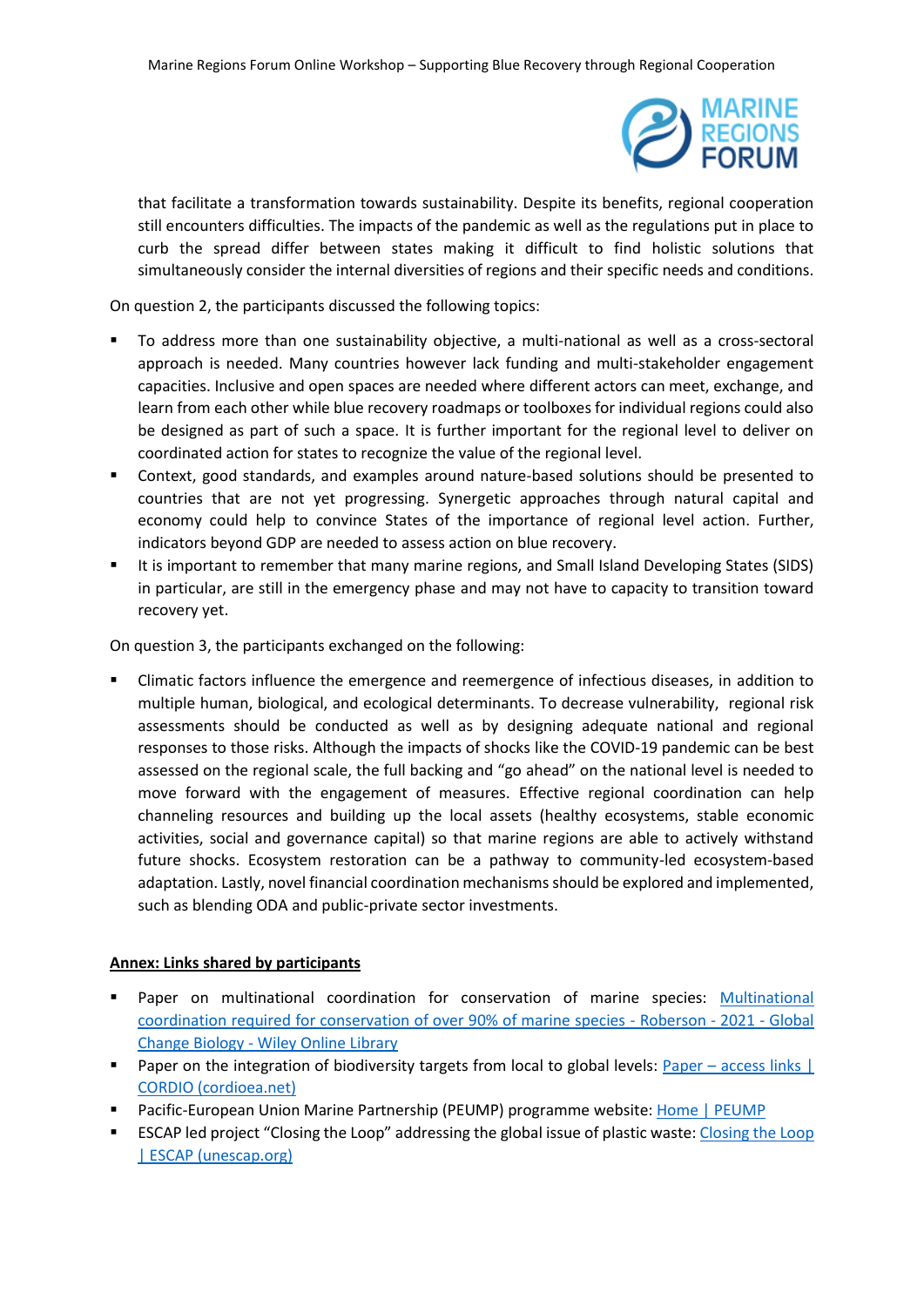

## **3. Closing plenary**

The key messages from break-out group discussion were reported back to plenary by the two sessions' hosts, **Jérémie Fosse** for group 1 and **Barbara Neumann** for group 2.

Participants raised the question of how regional cooperation can support and facilitate financing at local levels, and build partnerships amongst academia, civil society, and the private sector.

In closing, workshop moderator **Alexander Müller** emphasised that the implementation of global objectives needs to be achieved through a combination of national action and regional cooperation, particularly when dealing with transboundary topics. Moreover, the question of engagement of the private sector is crucial.

## **Closing statement**

**Leticia Carvalho**, **UNEP Marine and Freshwater Branch**, highlighted the need for roadmaps towards recovery. Monitoring, building knowledge and best practices for investment is highly important in that regard, particularly to facilitate investments in marine regions by different stakeholders. In that regard, innovative partnerships should be mobilized efficiently, between civil society, small and medium enterprises, and regional and international organisations. Moreover, regional seas organisations can play an important role in bringing together relevant actors within the region.

**Alexander Müller** emphasised again the key role of regional cooperation. The COVID-19 pandemic was a strong wake-up call, particularly in the tourism sector, and lessons needs to be learnt from it. Roadmaps towards recovery needs to be developed. Potential investors should be able to easily find information on where and how to invest and could be supported through such roadmaps. Without a change in funding for regional cooperation and development, the regions will not be able to fulfil their mission; the international community needs to invest. Collecting information and monitoring on-theground projects is crucial to scale-up best practices. There needs to be a space for dialogue and exchange between different stakeholders, and the Marine Regions Forum is an important platform in that regard. Mr. Müller invited the participants to engage in the preparatory process of the upcoming second Marine Regions Forum conference in the Western Indian Ocean in 2022/2023, that aims to support transformative ocean action in the region, foster exchanges between marine regions, as well as from the regional to global level.

# **Annex I: links shared by the participants**

The Data Platform on Development Finance of the Sustainable Ocean Economy of the OECD; <https://oecd-main.shinyapps.io/ocean/>

OECD policy responses to COVID-19 in small-island developing States report: [https://www.oecd.org/coronavirus/policy-responses/covid-19-pandemic-towards-a-blue-recovery](https://www.oecd.org/coronavirus/policy-responses/covid-19-pandemic-towards-a-blue-recovery-in-small-island-developing-states-241271b7/)[in-small-island-developing-states-241271b7/](https://www.oecd.org/coronavirus/policy-responses/covid-19-pandemic-towards-a-blue-recovery-in-small-island-developing-states-241271b7/)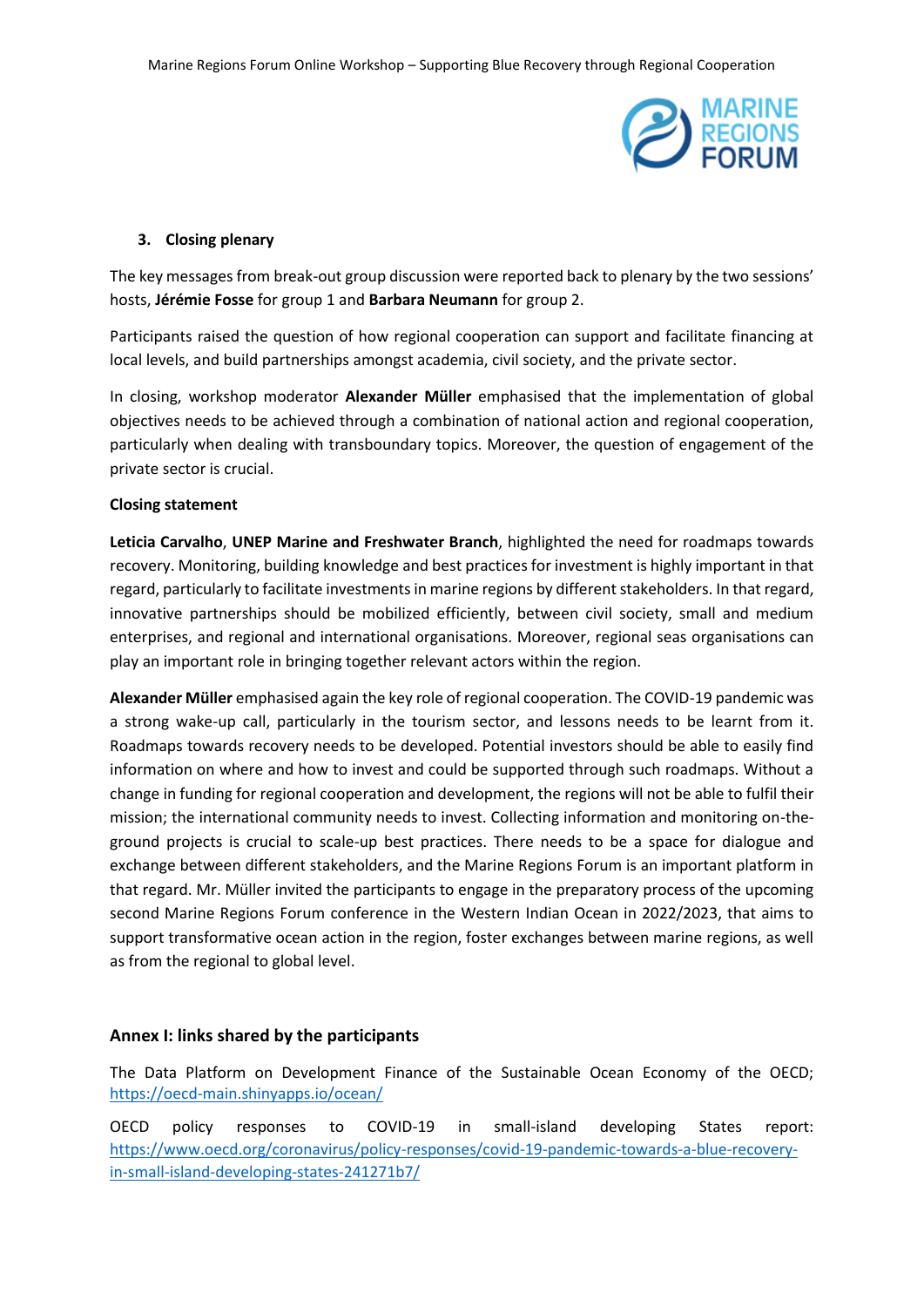

Impacts of COVID-19 pandemic on the tourism sector in Latin America and the Caribbean, report from CEPAL: [https://www.cepal.org/sites/default/files/publication/files/46502/S2000751\\_en.pdf](https://www.cepal.org/sites/default/files/publication/files/46502/S2000751_en.pdf)

Concept note on sustainable tourism for the post-pandemic recovery, UNCTAD: [https://unctad.org/system/files/information](https://unctad.org/system/files/information-document/gsf2021_Concept_Note_and_Programme_Session4_en.pdf)document/gsf2021 Concept Note and Programme Session4 en.pdf and the associated video: <https://www.youtube.com/watch?v=gan-GOYiQVU&t=254s>

Civil Society Action Programme for the Sustainable Management of the Shared Living Marine Resources of the Caribbean and North Brazil Shelf Large Marine Ecosystems (CLME+ C-SAP), 2018- 2030, CANARI:<https://www.canari.org/wp-content/uploads/2017/08/csapbookletenglishfinal.pdf>

Eco-Union Blue Tourism Initiative:<https://www.ecounion.eu/en/portfolio/blue-tourism/>

Sustainable Tourism Initiative in the Black Sea[: https://www.t4bs.eu/](https://www.t4bs.eu/)

Paper on multinational coordination for conservation of marine species: [Multinational coordination](https://onlinelibrary.wiley.com/doi/full/10.1111/gcb.15844)  [required for conservation of over 90% of marine species -](https://onlinelibrary.wiley.com/doi/full/10.1111/gcb.15844) Roberson - 2021 - Global Change Biology - [Wiley Online Library](https://onlinelibrary.wiley.com/doi/full/10.1111/gcb.15844)

Paper on the integration of biodiversity targets from local to global levels: Paper – access links | [CORDIO \(cordioea.net\)](https://cordioea.net/shared-earth-shared-ocean/paper/)

Pacific-European Union Marine Partnership (PEUMP) programme website: [Home | PEUMP](https://peump.dev/)

ESCAP led project "Closing the Loop" addressing the global issue of plastic waste: [Closing the Loop |](https://www.unescap.org/projects/ctl)  [ESCAP \(unescap.org\)](https://www.unescap.org/projects/ctl)

# **Annex II: Agenda**

Moderators: Sébastien Treyer, Executive Director, IDDRI, and Alexander Müller, Founder & Managing Director, TMG Think Tank for Sustainability

**13h45-14h00 -** Check-in of participants

**14h00- -14h15 -** Welcome and Introduction

by **Sébastien Treyer** and **Alexander Müller** on behalf of IDDRI, IASS, and TMG

**14h15-14h30 -** Opening statements

- o **Raphaël Goulet**, Head of Unit, Ocean Governance, Law of the Sea, Arctic Policy, DG MARE, European Commission
- o **Catarina Hedar**, Head of International Affairs, Swedish Agency of Water and Marine Management (SwAM)

**14h30-15h00 -** Current initiatives for a blue recovery of marine regions